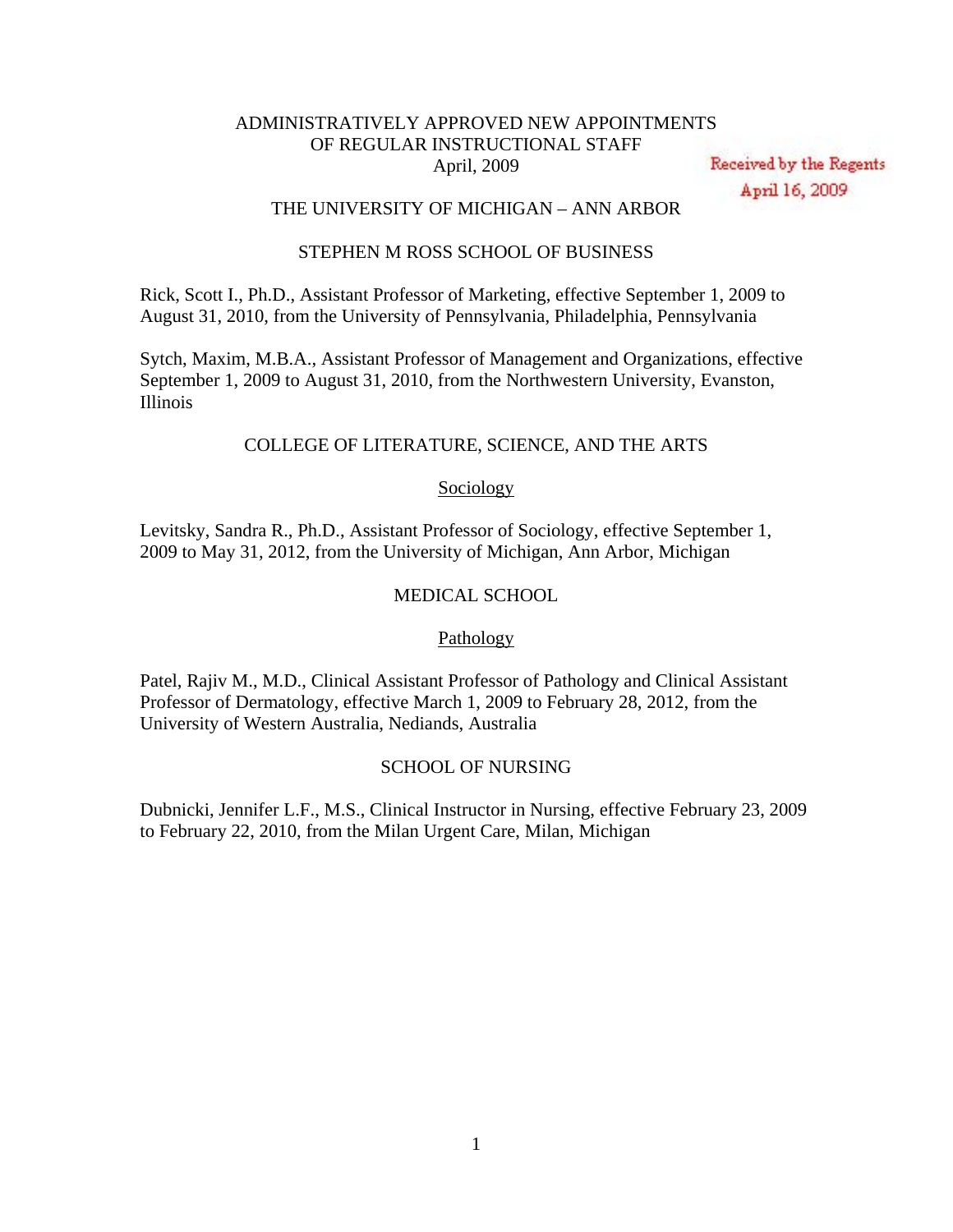# ADMINISTRATIVELY APPROVED PROMOTIONS, JOINT APPOINTMENTS, TRANSFERS OR DISCIPLINE CHANGES OF REGULAR INSTRUCTIONAL STAFF April, 2009

# THE UNIVERSITY OF MICHIGAN – ANN ARBOR

## MEDICAL SCHOOL

## Internal Medicine

Anumonwo, Justus M., Ph.D., from Assistant Professor of Internal Medicine to Assistant Professor of Internal Medicine and Assistant Professor of Molecular and Integrative Physiology, effective March 1, 2009 to August 31, 2010

Wessells, Robert J., Ph.D., from Clinical Lecturer in Internal Medicine to Assistant Professor of Internal Medicine, effective February 1, 2009 to January 31, 2016

### Neurosurgery

Yang, Lynda J. S., M.D., from Assistant Professor of Neurosurgery to Clinical Assistant Professor of Neurosurgery, effective March 11, 2009 to August 31, 2009

### Obstetrics and Gynecology

Morgan, Daniel M., M.D., from Clinical Assistant Professor of Obstetrics and Gynecology to Clinical Assistant Professor of Obstetrics and Gynecology and Clinical Assistant Professor of Urology Surgery, effective April 1, 2009 to August 31, 2010

#### Pediatrics and Communicable Diseases

Bocks, Martin L., M.D., from Clinical Assistant Professor of Pediatrics and Communicable Diseases to Clinical Assistant Professor of Pediatrics and Communicable Diseases and Clinical Assistant Professor of Internal Medicine, effective February 15, 2009 to August 31, 2009

## Surgery

Hirsch, Jennifer C., M.D., from Clinical Lecturer in Surgery to Assistant Professor of Surgery, effective September 1, 2009 to August 31, 2010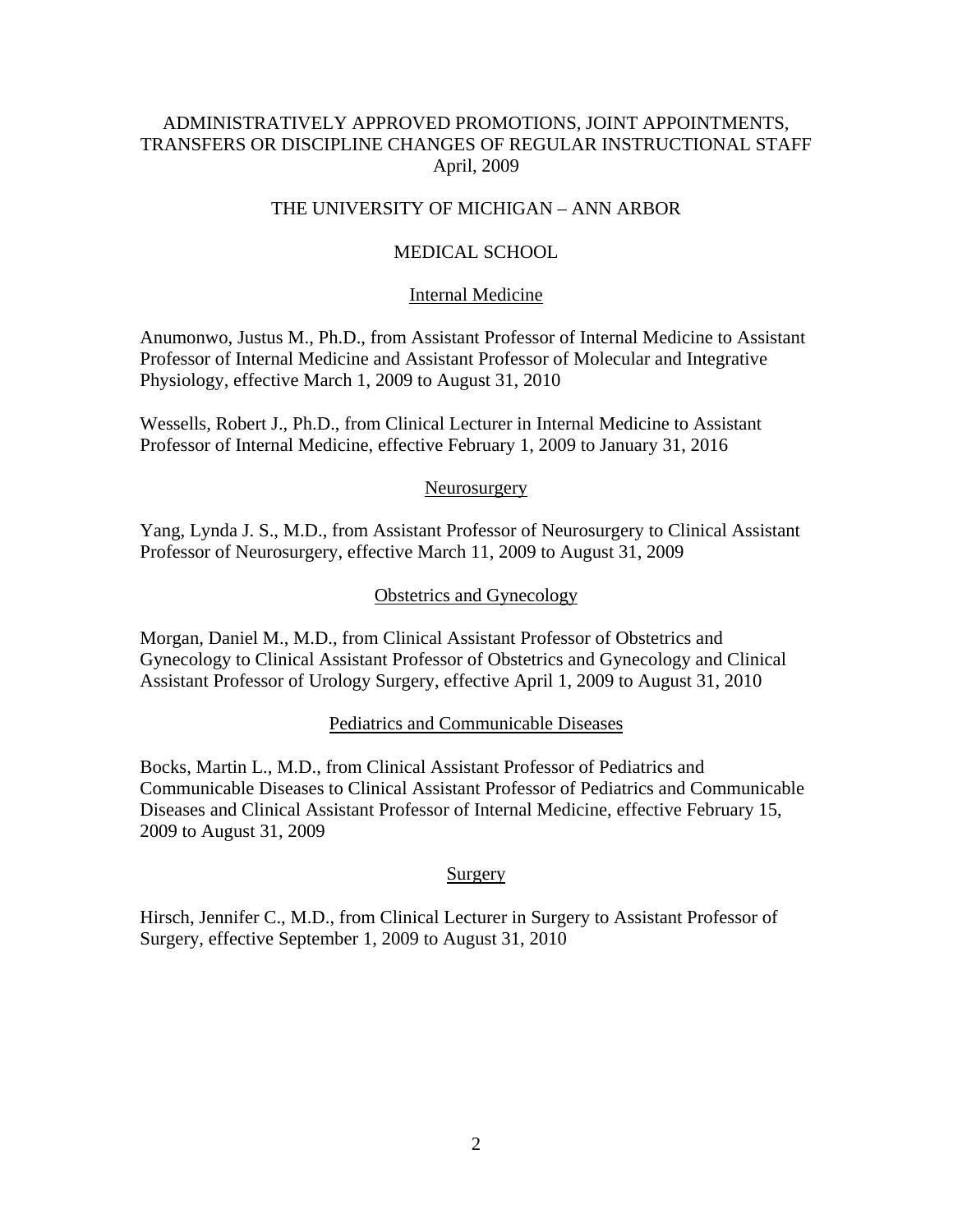# CORRRECTION TO ADMINISTRATIVELY APPROVED PROMOTIONS, JOINT APPOINTMENTS, TRANSFERS OR DISCIPLINE CHANGES OF REGULAR INSTRUCTIONAL STAFF April, 2009

# THE UNIVERSITY OF MICHIGAN – ANN ARBOR

# MEDICAL SCHOOL

### Family Medicine

Rew, Karl T., M.D., from Clinical Instructor in Family Medicine to Clinical Instructor in Family Medicine and Clinical Instructor in Urology, effective October 1, 2007. Previously reported as from Clinical Instructor in Family Medicine to Clinical Instructor in Family Medicine and Clinical Assistant Professor of Urology, effective October 1, 2007

## ADMINISTRATIVELY APPROVED EMERITUS/A FACULTY APPOINTMENTS April, 2009

# THE UNIVERSITY OF MICHIGAN – ANN ARBOR

#### SCHOOL OF NURSING

Barnard, Ruth M., Ph.D., Associate Professor Emerita of Nursing, effective April 1, 2009 to March 31, 2010

Boehm, Susan, Ph.D., Associate Professor Emerita of Nursing, effective April 1, 2009 to March 31, 2010

Delvecchio, Angela J., M.A., Associate Professor Emerita of Nursing, effective April 1, 2009 to March 31, 2010

Greene, Connie L., Ph.D., Associate Professor Emerita of Nursing, effective April 1, 2009 to March 31, 2010

Harms, Marguerite B., R.N., Associate Professor Emerita of Nursing, effective April 1, 2009 to March 31, 2010

Simms, Lillian M., Ph.D., Associate Professor Emerita of Nursing, effective April 1, 2009 to March 31, 2010

Booth, Dorothy E., Ph.D., Assistant Professor Emerita of Nursing, effective April 1, 2009 to March 31, 2010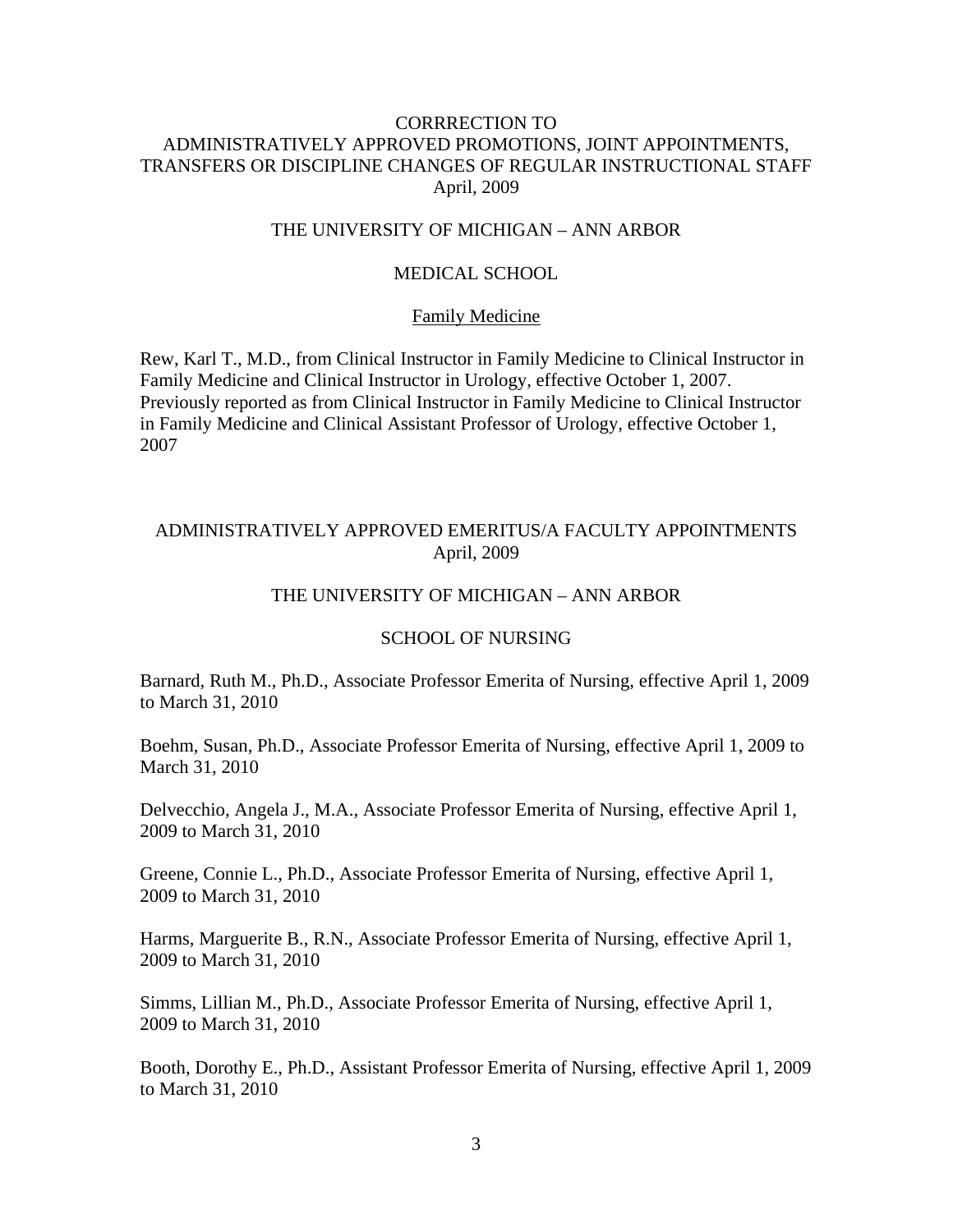# THE UNIVERSITY OF MICHIGAN – ANN ARBOR

## STEPHEN M ROSS SCHOOL OF BUSINESS ADMINISTRATION

Capozza, Dennis R., Dale L Dykema Professor of Business Administration and Professor of Finance, with tenure, on sabbatical leave effective September 1, 2009 to May 31, 2010, to continue work on the subprime crisis and the research on creating indices for the quality of underwriting, moral hazard and economic conditions. Work will be done in Ann Arbor, Michigan.

Dutton, Jane E., Ph.D., Robert L Kahn Distinguished University Professor of Business Administration and Psychology, Professor of Organizational Behavior, Human Resource Management, Corporate Strategy and International Business, with tenure, Stephen M Ross School of Business Administration and Professor of Psychology, without tenure, College of Literature, Science, and the Arts, on sabbatical leave effective September 1, 2009 to May 31, 2010, to develop and contribute to the domain of inquiry called Positive Organizational Scholarship. Work will be done in Ann Arbor, Michigan.

Oswald, Lynda J., J.D., Professor of Business Law, with tenure, on scholarly activity leave effective September 1, 2009 to May 31, 2010, to conduct a visitorship to do teaching. Work will be done in Nanjing, China.

Hanlon, Michelle L., M.A., Bank One Corporation Associate Professor of Business Administration and Associate Professor of Accounting, with tenure, on sabbatical leave effective January 1, 2010 to May 31, 2010, to continue work on an in-depth survey of tax executives about repatriation of foreign earnings and tax aggressiveness. Work will be done in Ann Arbor, Michigan.

## SCHOOL OF DENTISTRY

D'Silva, Nisha J., Ph.D., Donald A Kerr Endowed Collegiate Professor of Oral Pathology, Associate Professor of Dentistry, Department of Oral Medicine/Pathology and Oncology, with tenure, School of Dentistry and Assistant Professor of Pathology, Medical School, on sabbatical leave effective January 15, 2009 to July 15, 2009, to conduct research in bioinformatics as it applies to head and neck cancer biology and biomarkers. Work will be done in Ann Arbor, Michigan.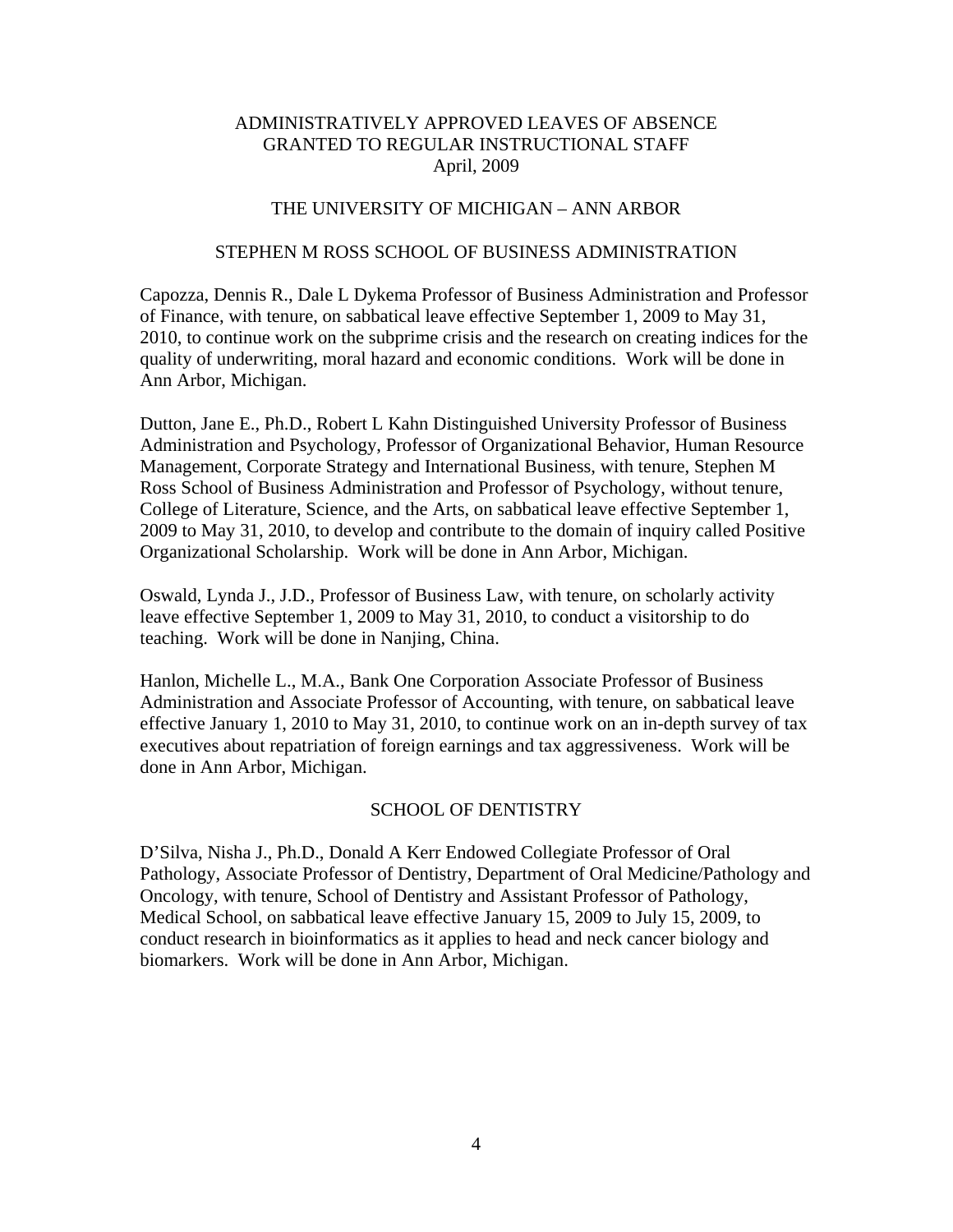## THE UNIVERSITY OF MICHIGAN – ANN ARBOR

## COLLEGE OF ENGINEERING

#### Mechanical Engineering

Kuo, Arthur D., Ph.D., Professor of Mechanical Engineering, with tenure and Professor of Biomedical Engineering, without tenure, on sabbatical leave effective September 1, 2008 to May 31, 2009, to study deficits in locomotion in human patients who have suffered cerebro-vascular accident. Work will be done in Burnaby, British Columbia, Canada.

## COLLEGE OF LITERATURE, SCIENCE, AND THE ARTS

#### History

Hunt, Nancy R., Ph.D., Associate Professor of History, with tenure, College of Literature, Science, and the Arts and Associate Professor of Obstetrics and Gynecology, without tenure, Medical School, on extended sick leave effective April 23, 2009 to May 31, 2009.

Salesa, Damon I., D.Phil., Associate Professor of History, with tenure and Associate Professor of American Culture, with tenure, on sabbatical leave effective January 1, 2009 to May 31, 2009, to complete with writing of two section of book. Work will be done in Ann Arbor, Michigan.

### Mathematics

Elling, Volker W., Ph.D., Assistant Professor of Mathematics, on duty off campus leave effective January 1, 2009 to May 31, 2009, to conduct research on shock waves and vortex sheets. Work will be done in Ann Arbor, Michigan.

#### Physics

Allen, James W., Ph.D., Joaquin M Luttinger Collegiate Professor of Physics and Professor of Physics, with tenure, on duty off campus leave effective January 1, 2009 to May 31, 2009, part of retirement agreement. Work will be done in Ann Arbor, Michigan.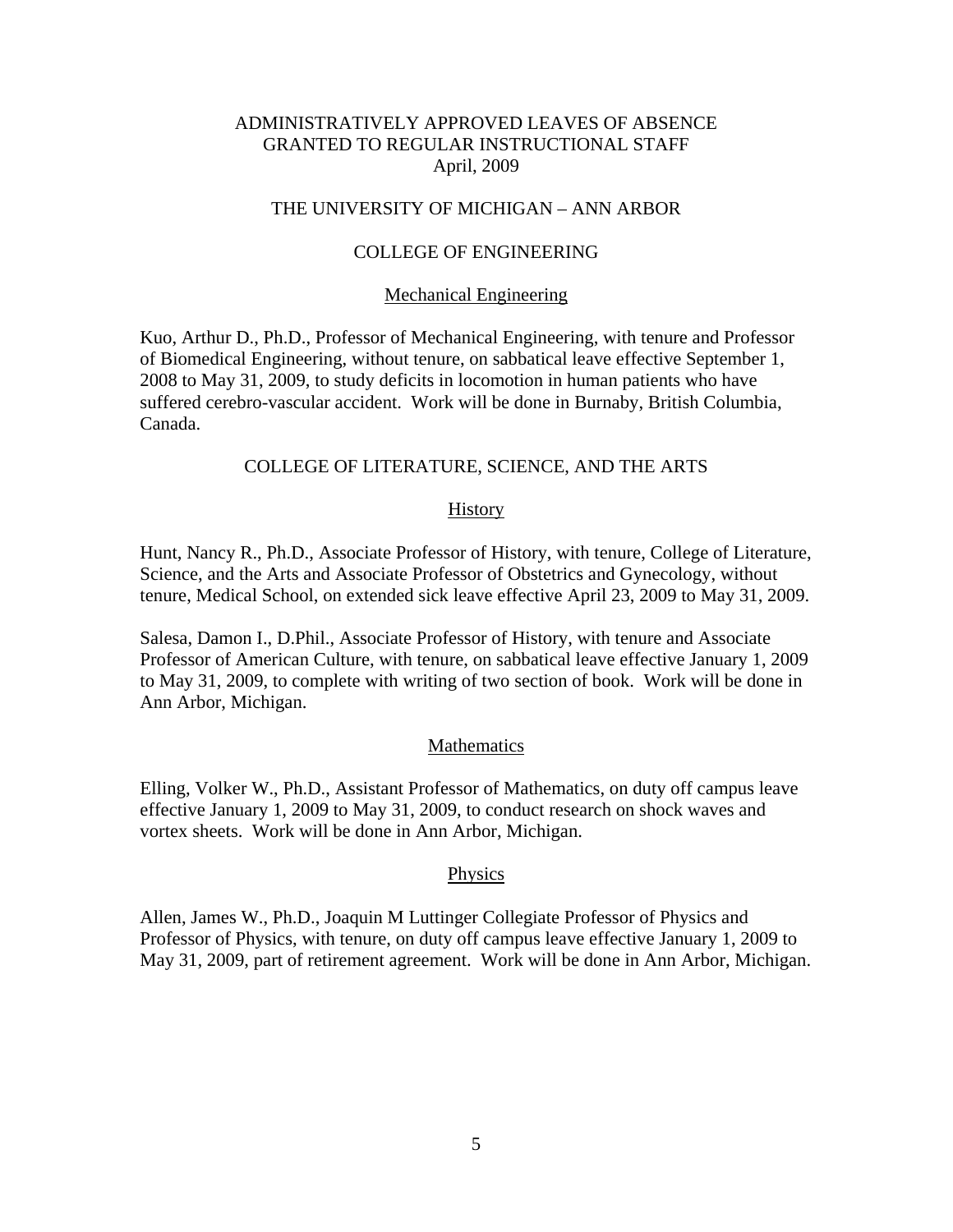# THE UNIVERSITY OF MICHIGAN – ANN ARBOR

### COLLEGE OF LITERATURE, SCIENCE, AND THE ARTS (continued)

### Psychology

Sandelands, Lloyd E., Ph.D., Professor of Psychology, with tenure, College of Literature, Science, and the Arts and Professor of Organizational Behavior and Human Resource Management, with tenure, Stephen M Ross School of Business Administration, on sabbatical leave effective September 1, 2009 to December 31, 2009, to continue work on a book project entitled "The Nuptial Mind". Work will be done in Ann Arbor, Michigan.

#### Romance Languages and Literatures

Highfill, Juli A., Ph.D., Associate Professor of Spanish, Department of Romance Languages and Literatures, with tenure, on duty off campus leave effective September 1, 2008 to December 31, 2008, to teach in the University of Michigan program. Work will be done in Seville, Spain.

## MEDICAL SCHOOL

#### Radiology

Maly Sundgren, Pia C., M.D., Clinical Professor of Radiology, on personal leave effective March 8, 2009 to April 4, 2009, May 1, 2009 to May 17, 2009 and June 1, 2009 to September 30, 2009.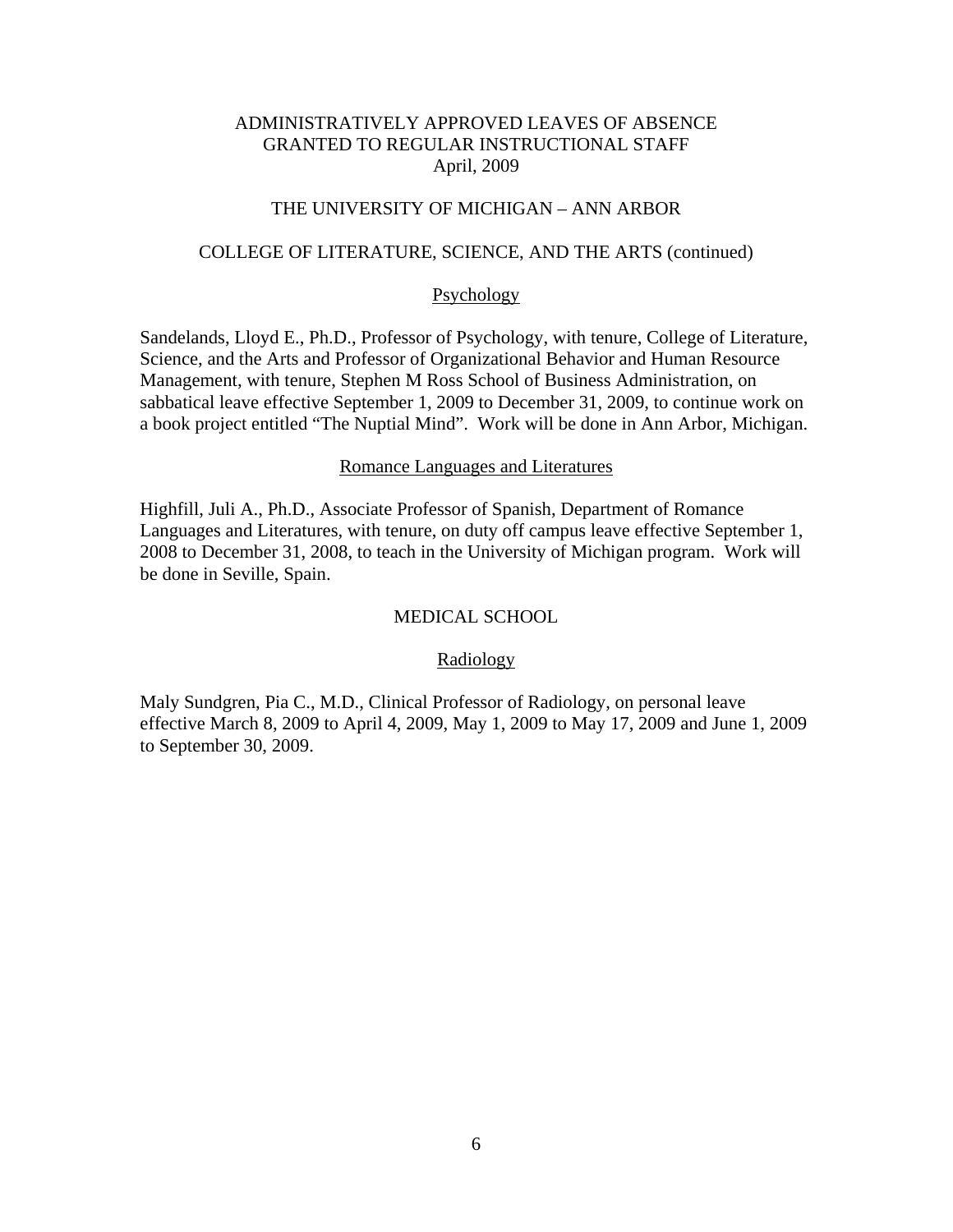## THE UNIVERSITY OF MICHIGAN – DEARBORN

### COLLEGE OF ARTS, SCIENCES AND LETTERS

#### Social Sciences

Lunn, Joe H., Ph.D., Associate Professor of History, Department of Social Sciences, with tenure, on sabbatical leave effective September 1, 2008 to December 31, 2008, to complete writing of a book project. Work will be done in Lake City, Colorado and Detroit, Michigan.

# ADMINISTRATIVELY APPROVED LEAVES OF ABSENCE GRANTED TO REGULAR INSTRUCTIONAL STAFF April, 2009

#### THE UNIVERSITY OF MICHIGAN – FLINT

#### COLLEGE OF ARTS AND SCIENCES

#### Biology

Sucic, Joseph F., Ph.D., Associate Professor of Biology, with tenure, on sabbatical leave effective September 1, 2009 to December 31, 2009, to complete papers in progress, continue research on the structure and function of SPC enzymes and continue research on cellular stress responses and metastasis. Work will be done in Flint, Michigan.

#### English

Bernstein, Stephen D., Ph.D., Professor of English, with tenure, on sabbatical leave effective September 1, 2009 to December 31, 2009, to begin work on a book entitled "Points of Departure: Origin and Place in the Fiction of Alice Munro". Work will be done in Flint, Michigan.

Gifford, Mary Jo, Ph.D., Associate Professor of English, with tenure, on sabbatical leave effective September 1, 2009 to Dece3mber 31, 2009, to complete an article on Shakespeare's narrative poem "Venus and Adonis" and its links to his drama. Work will be done in Flint, Michigan.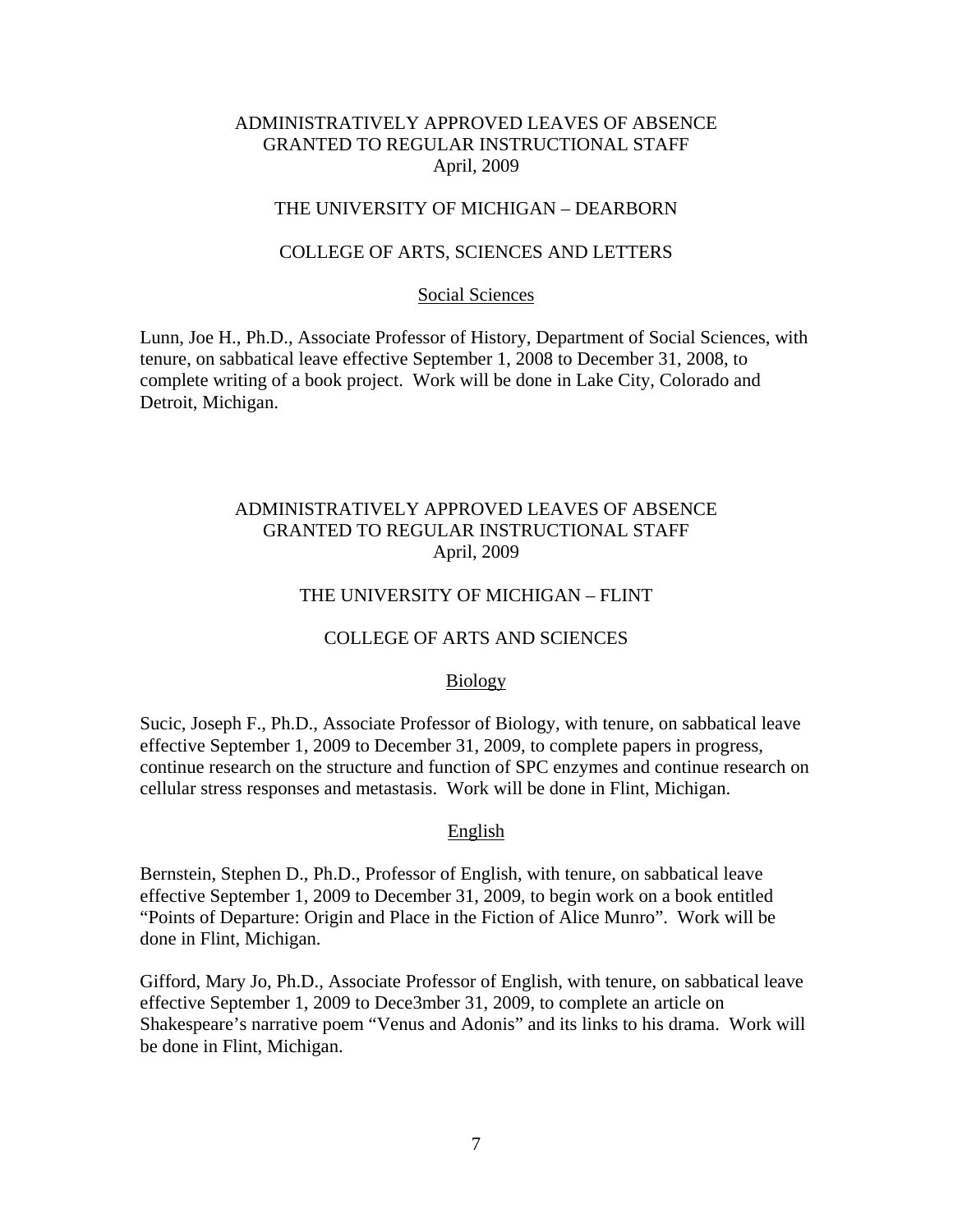# THE UNIVERSITY OF MICHIGAN – ANN ARBOR

# COLLEGE OF LITERATURE, SCIENCE, AND THE ARTS

#### English Language and Literature

Siebers, Tobin A., Ph.D., Vernon Louis Parrington Collegiate Professor of Literary and Cultural Criticism, Professor of English Language and Literature, with tenure, College of Literature, Science, and the Arts and Professor of Art and Design, without tenure, School of Art and Design, on extended sick leave effective September 22, 2008 to January 31, 2009 and scholarly activity leave effective February 1, 2009 to May 31, 2009. Previously reported as extended sick leave effective September 22, 2008 to May 31, 2009.

# CANCELLATION OF ADMINISTRATIVELY APPROVED LEAVES OF ABSENCE GRANTED TO REGULAR INSTRUCTIONAL STAFF April, 2009

## THE UNIVERSITY OF MICHIGAN – ANN ARBOR

#### COLLEGE OF ENGINEERING

Thompson Jr, Levi T., Ph.D., Richard E Balzhiser Collegiate Professor of Chemical Engineering, Professor of Chemical Engineering, with tenure and Professor of Mechanical Engineering, without tenure, on sabbatical leave effective January 1, 2009 to December 31, 2009. Cancelled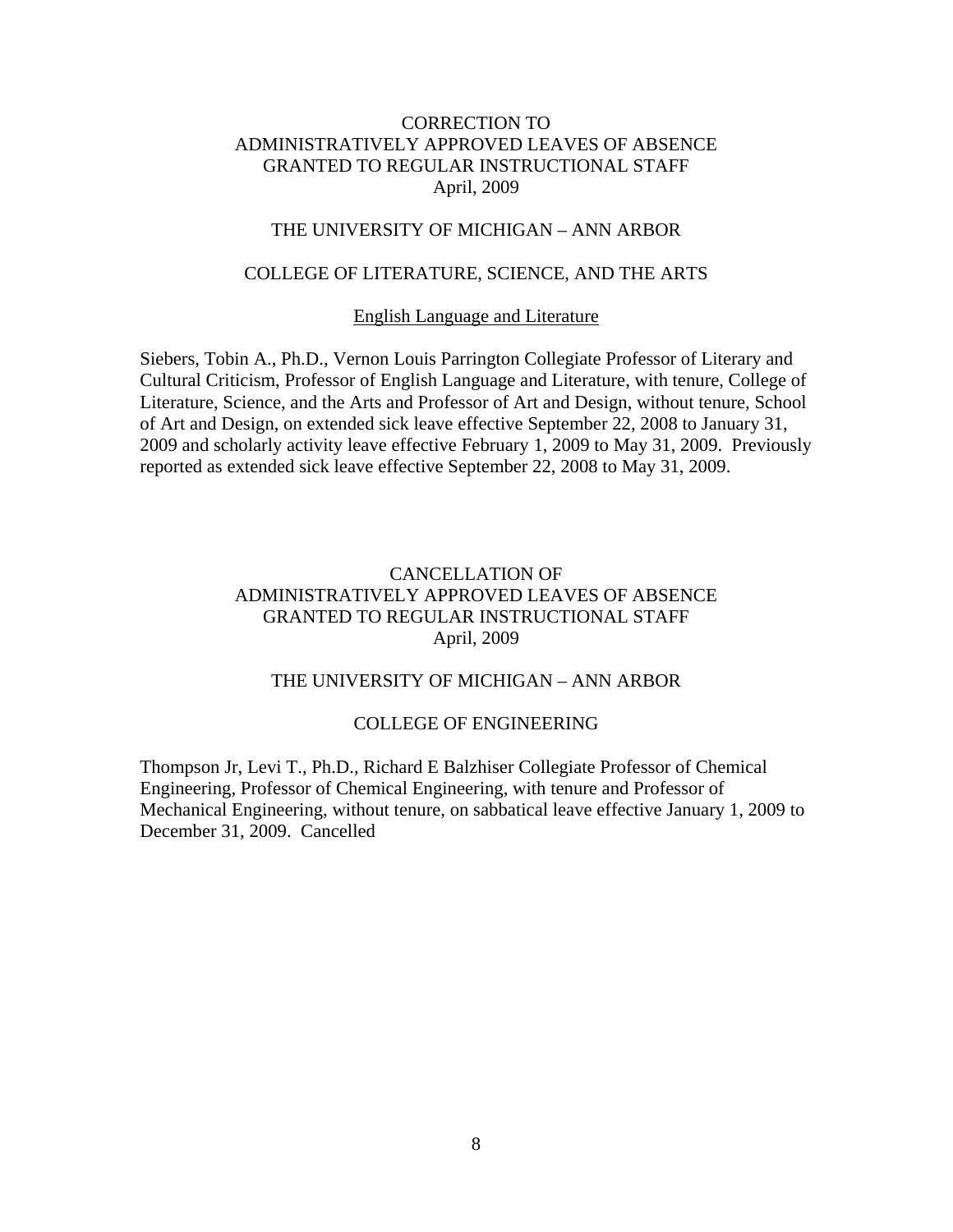## TERMINATIONS OF REGULAR INSTRUCTIONAL STAFF April, 2009

## THE UNIVERSITY OF MICHIGAN – ANN ARBOR

## SCHOOL OF EDUCATION

Lemke, Jay, Ph.D., Professor of Education, with tenure, resigned after 7 years of service, effective May 31, 2009, to accept a different position at the University of Michigan, Ann Arbor, Michigan

## COLLEGE OF LITERATURE, SCIENCE, AND THE ARTS

### Anthropology Museum

Holl, Augustin F. C., Ph.D., Professor of Anthropology, with tenure and Professor of AfroAmerican and African Studies, with tenure, resigned after 9 years of service, effective May 31, 2009, for personal reasons

## History of Art

Sloan, Ann J., Ph.D., Assistant Professor of History of Art and Assistant Professor of Asian Languages and Cultures, resigned after 2 years of service, effective May 31, 2009, for personal reasons

### Program in Linguistics

Lawler, John M., Ph.D., Associate Professor of Linguistics, with tenure, retired after 37 years of service, effective May 31, 2009

#### **Philosophy**

Egan, Andrew M., Ph.D., Assistant Professor of Philosophy, resigned after 4 years of service, effective May 31, 2009, for personal reasons

#### Physics

Krisch, Alan D., Ph.D., Professor of Physics, with tenure, retired after 45 years of service, effective May 31, 2009

#### **Sociology**

Lal, Jayati, Ph.D., Assistant Professor of Sociology and Assistant Professor of Women's Studies, resigned after 9 years of service, effective May 31, 2009, for personal reasons